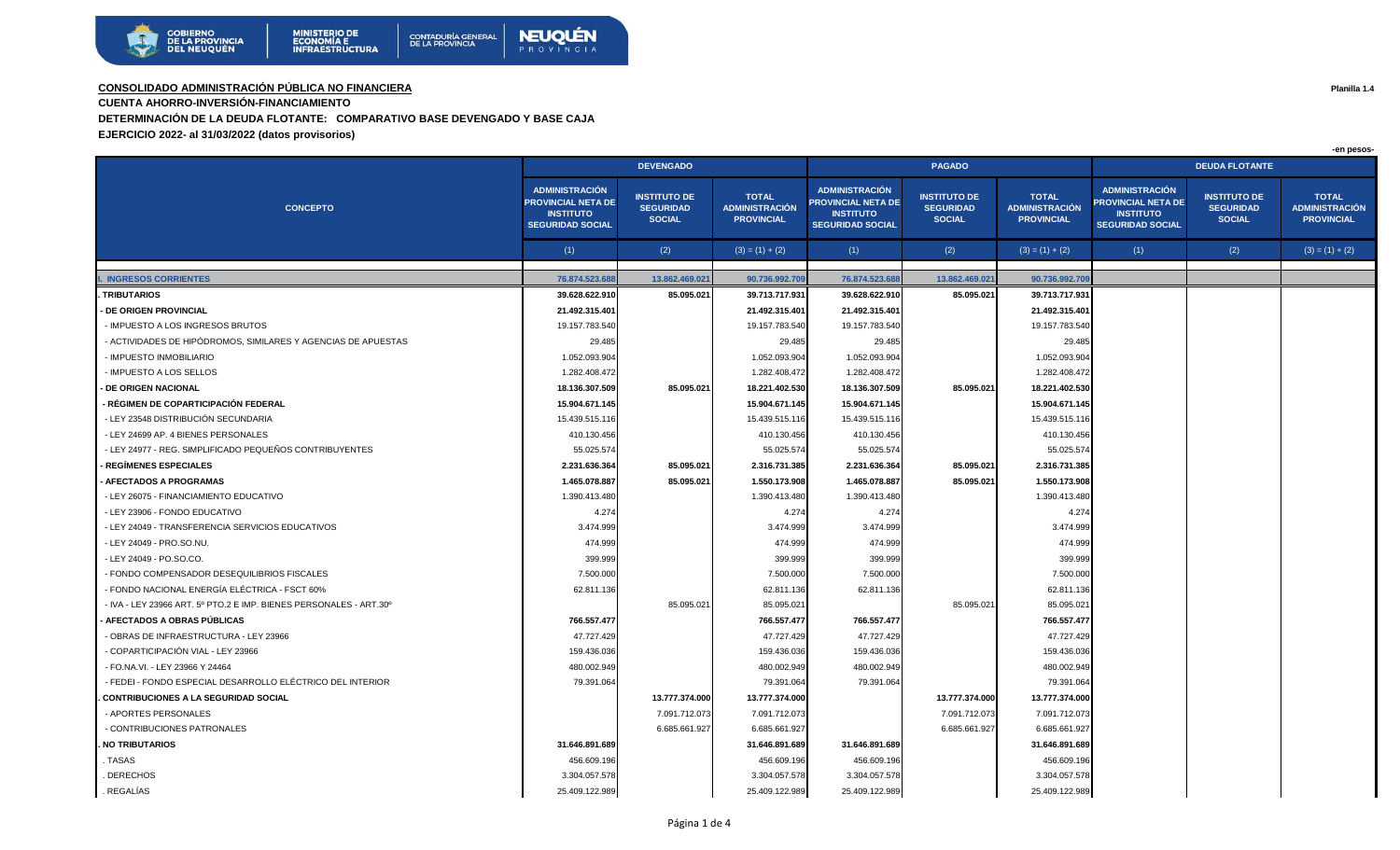## **CONSOLIDADO ADMINISTRACIÓN PÚBLICA NO FINANCIERA Planilla 1.4 CUENTA AHORRO-INVERSIÓN-FINANCIAMIENTO DETERMINACIÓN DE LA DEUDA FLOTANTE: COMPARATIVO BASE DEVENGADO Y BASE CAJA**

**EJERCICIO 2022- al 31/03/2022 (datos provisorios)**

|                                                                                                                    |                                                                                                   |                                                          |                                                            |                                                                                                   |                                                          |                                                            |                                                                                                   |                                                          | -en pesos-                                                 |  |
|--------------------------------------------------------------------------------------------------------------------|---------------------------------------------------------------------------------------------------|----------------------------------------------------------|------------------------------------------------------------|---------------------------------------------------------------------------------------------------|----------------------------------------------------------|------------------------------------------------------------|---------------------------------------------------------------------------------------------------|----------------------------------------------------------|------------------------------------------------------------|--|
|                                                                                                                    | <b>DEVENGADO</b>                                                                                  |                                                          |                                                            |                                                                                                   | <b>PAGADO</b>                                            |                                                            | <b>DEUDA FLOTANTE</b>                                                                             |                                                          |                                                            |  |
| <b>CONCEPTO</b>                                                                                                    | <b>ADMINISTRACIÓN</b><br><b>PROVINCIAL NETA DE</b><br><b>INSTITUTO</b><br><b>SEGURIDAD SOCIAL</b> | <b>INSTITUTO DE</b><br><b>SEGURIDAD</b><br><b>SOCIAL</b> | <b>TOTAL</b><br><b>ADMINISTRACIÓN</b><br><b>PROVINCIAL</b> | <b>ADMINISTRACIÓN</b><br><b>PROVINCIAL NETA DE</b><br><b>INSTITUTO</b><br><b>SEGURIDAD SOCIAL</b> | <b>INSTITUTO DE</b><br><b>SEGURIDAD</b><br><b>SOCIAL</b> | <b>TOTAL</b><br><b>ADMINISTRACIÓN</b><br><b>PROVINCIAL</b> | <b>ADMINISTRACIÓN</b><br><b>PROVINCIAL NETA DE</b><br><b>INSTITUTO</b><br><b>SEGURIDAD SOCIAL</b> | <b>INSTITUTO DE</b><br><b>SEGURIDAD</b><br><b>SOCIAL</b> | <b>TOTAL</b><br><b>ADMINISTRACIÓN</b><br><b>PROVINCIAL</b> |  |
|                                                                                                                    | (1)                                                                                               | (2)                                                      | $(3) = (1) + (2)$                                          | (1)                                                                                               | (2)                                                      | $(3) = (1) + (2)$                                          | (1)                                                                                               | (2)                                                      | $(3) = (1) + (2)$                                          |  |
|                                                                                                                    |                                                                                                   |                                                          |                                                            |                                                                                                   |                                                          |                                                            |                                                                                                   |                                                          |                                                            |  |
| - PETROLERAS<br>· GASÍFERAS                                                                                        | 17.014.505.526<br>8.273.608.082                                                                   |                                                          | 17.014.505.526                                             | 17.014.505.526<br>8.273.608.082                                                                   |                                                          | 17.014.505.52<br>8.273.608.082                             |                                                                                                   |                                                          |                                                            |  |
| - HIDROELÉCTRICAS                                                                                                  | 121.009.381                                                                                       |                                                          | 8.273.608.082<br>121.009.381                               | 121.009.38                                                                                        |                                                          | 121.009.38                                                 |                                                                                                   |                                                          |                                                            |  |
| ALQUILERES                                                                                                         | 4.365.321                                                                                         |                                                          | 4.365.321                                                  | 4.365.32                                                                                          |                                                          | 4.365.32                                                   |                                                                                                   |                                                          |                                                            |  |
| <b>MULTAS</b>                                                                                                      | 58.094.483                                                                                        |                                                          | 58.094.483                                                 | 58.094.483                                                                                        |                                                          | 58.094.48                                                  |                                                                                                   |                                                          |                                                            |  |
| OTROS INGRESOS NO TRIBUTARIOS                                                                                      | 2.414.642.122                                                                                     |                                                          | 2.414.642.122                                              | 2.414.642.122                                                                                     |                                                          | 2.414.642.12                                               |                                                                                                   |                                                          |                                                            |  |
| VENTA DE BIENES Y SERVICIOS DE LA ADMINISTRACIÓN PÚBLICA                                                           | 377.422                                                                                           |                                                          | 377.422                                                    | 377.422                                                                                           |                                                          | 377.422                                                    |                                                                                                   |                                                          |                                                            |  |
| <b>INGRESOS DE OPERACIÓN</b>                                                                                       | 3.398.066.598                                                                                     |                                                          | 3.398.066.598                                              | 3.398.066.598                                                                                     |                                                          | 3.398.066.59                                               |                                                                                                   |                                                          |                                                            |  |
| <b>RENTAS DE LA PROPIEDAD</b>                                                                                      | 747.376.098                                                                                       |                                                          | 747.376.098                                                | 747.376.098                                                                                       |                                                          | 747.376.09                                                 |                                                                                                   |                                                          |                                                            |  |
| <b>TRANSFERENCIAS CORRIENTES</b>                                                                                   | 1.453.188.97                                                                                      |                                                          | 1.453.188.97                                               | 1.453.188.97                                                                                      |                                                          | 1.453.188.97                                               |                                                                                                   |                                                          |                                                            |  |
| PROGRAMAS DE CAPACITACIÓN - CONVENIO GYP - UTES                                                                    | 18.854.800                                                                                        |                                                          | 18.854.800                                                 | 18.854.800                                                                                        |                                                          | 18.854.80                                                  |                                                                                                   |                                                          |                                                            |  |
| ACTA COMPLEMENTARIA - PACTO FISCAL 1992-1993                                                                       | 3.000.000                                                                                         |                                                          | 3.000.000                                                  | 3.000.000                                                                                         |                                                          | 3.000.00                                                   |                                                                                                   |                                                          |                                                            |  |
| MINISTERIO DEL INTERIOR - APORTES PARA EMERGENCIAS                                                                 | 200.000.000                                                                                       |                                                          | 200.000.000                                                | 200.000.000                                                                                       |                                                          | 200.000.00                                                 |                                                                                                   |                                                          |                                                            |  |
| COMPENSACIÓN CONSENSO FISCAL LEY NACIONAL 27429                                                                    | 375.407.298                                                                                       |                                                          | 375.407.298                                                | 375.407.298                                                                                       |                                                          | 375.407.29                                                 |                                                                                                   |                                                          |                                                            |  |
| PROGRAMA FEDERAL DE SALUD - PROFE                                                                                  | 17.556.242                                                                                        |                                                          | 17.556.242                                                 | 17.556.242                                                                                        |                                                          | 17.556.24                                                  |                                                                                                   |                                                          |                                                            |  |
| PROYECTO DE INV. EN SALUD MATERNO INF. PCIAL. (PISMIP) - PLAN NACER - MIN. SALUD DE LA<br><b>NACIÓN</b>            | 1.757                                                                                             |                                                          | 1.757                                                      | 1.757                                                                                             |                                                          | 1.75                                                       |                                                                                                   |                                                          |                                                            |  |
| LEY 25053 - FONDO NACIONAL DE INCENTIVO DOCENTE                                                                    | 554.613.833                                                                                       |                                                          | 554.613.833                                                | 554.613.833                                                                                       |                                                          | 554.613.83                                                 |                                                                                                   |                                                          |                                                            |  |
| CONVENIO ESTABILIDAD SUMINISTRO GASOIL - COMPENSACIÓN TARIFARIA SISTAU                                             | 32.161.726                                                                                        |                                                          | 32.161.726                                                 | 32.161.726                                                                                        |                                                          | 32.161.72                                                  |                                                                                                   |                                                          |                                                            |  |
| CONVENIO FONDO DE COMPENSACIÓN AL TRANSPORTE                                                                       | 112.606.279                                                                                       |                                                          | 112.606.279                                                | 112.606.279                                                                                       |                                                          | 112.606.27                                                 |                                                                                                   |                                                          |                                                            |  |
| CONVENIO RELEVAMIENTO TERRITORIAL EN COMUNIDAD INDÍGENAS LEY 26160                                                 | 17.946.500                                                                                        |                                                          | 17.946.500                                                 | 17.946.500                                                                                        |                                                          | 17.946.50                                                  |                                                                                                   |                                                          |                                                            |  |
| CONVENIO FONDO NACIONAL DE ACUICULTURA (FONAC)                                                                     | 8.221.888                                                                                         |                                                          | 8.221.888                                                  | 8.221.888                                                                                         |                                                          | 8.221.88                                                   |                                                                                                   |                                                          |                                                            |  |
| ENCUESTA NACIONAL DEL USO DEL TIEMPO                                                                               | 152.062                                                                                           |                                                          | 152.062                                                    | 152.062                                                                                           |                                                          | 152.062                                                    |                                                                                                   |                                                          |                                                            |  |
| PROGRAMA FEDERAL DE PROCURACIÓN DE ÓRGANOS Y TEJIDOS - INCUCAI                                                     | 824.736                                                                                           |                                                          | 824.736                                                    | 824.736                                                                                           |                                                          | 824.73                                                     |                                                                                                   |                                                          |                                                            |  |
| CONVENIO INTERADMINISTRATIVO EN RUTAS NACIONALES VARIAS DE LA PROVINCIA CON LA<br>DIRECCIÓN PROVINCIAL DE VIALIDAD | 84.490.586                                                                                        |                                                          | 84.490.586                                                 | 84.490.586                                                                                        |                                                          | 84.490.58                                                  |                                                                                                   |                                                          |                                                            |  |
| CONVENIOS I.J.A.N. - DEPORTES                                                                                      | 23.000.000                                                                                        |                                                          | 23.000.000                                                 | 23.000.000                                                                                        |                                                          | 23.000.00                                                  |                                                                                                   |                                                          |                                                            |  |
| CONVENIOS I.J.A.N. - MIN. DE NIÑEZ, ADOLESCENCIA, JUVENTUD Y CIUDADANÍA                                            | 4.000.000                                                                                         |                                                          | 4.000.000                                                  | 4.000.000                                                                                         |                                                          | 4.000.00                                                   |                                                                                                   |                                                          |                                                            |  |
| CONVENIO IJAN - SECRETARÍA DE NIÑEZ, ADOLESCENCIA Y JUVENTUD                                                       | 351.263                                                                                           |                                                          | 351.263                                                    | 351.263                                                                                           |                                                          | 351.263                                                    |                                                                                                   |                                                          |                                                            |  |
| <b>. GASTOS CORRIENTES</b>                                                                                         | 65,373,268,206                                                                                    | 16.176.217.457                                           | 81.549.485.66                                              | 59.499.783.47                                                                                     | 15.387.972.242                                           | 74.887.755.71                                              | 5.873.484.735                                                                                     | 788.245.21                                               | 6.661.729.949                                              |  |
| <b>GASTOS DE CONSUMO</b>                                                                                           | 49.748.763.732                                                                                    | 225.115.184                                              | 49.973.878.917                                             | 43.713.254.894                                                                                    | 225.115.184                                              | 43.938.370.079                                             | 6.035.508.838                                                                                     |                                                          | 6.035.508.838                                              |  |
| - PERSONAL                                                                                                         | 43.330.367.731                                                                                    | 166.282.006                                              | 43.496.649.737                                             | 37.707.509.435                                                                                    | 166.282.006                                              | 37.873.791.44                                              | 5.622.858.296                                                                                     |                                                          | 5.622.858.296                                              |  |
| - BIENES DE CONSUMO                                                                                                | 2.306.170.412                                                                                     | 4.214.071                                                | 2.310.384.483                                              | 2.104.615.81                                                                                      | 4.214.071                                                | 2.108.829.88                                               | 201.554.600                                                                                       |                                                          | 201.554.600                                                |  |
| - SERVICIOS NO PERSONALES                                                                                          | 4.112.225.590                                                                                     | 54.619.107                                               | 4.166.844.696                                              | 3.901.129.648                                                                                     | 54.619.107                                               | 3.955.748.75                                               | 211.095.942                                                                                       |                                                          | 211.095.942                                                |  |
| <b>INTERESES Y GASTOS DE LA DEUDA</b>                                                                              | 2.606.562.356                                                                                     |                                                          | 2.606.562.356                                              | 2.607.047.520                                                                                     |                                                          | 2.607.047.520                                              | $-485.164$                                                                                        |                                                          | $-485.164$                                                 |  |
| PRESTACIONES DE LA SEGURIDAD SOCIAL                                                                                |                                                                                                   | 15.951.102.272                                           | 15.951.102.272                                             |                                                                                                   | 15.162.857.058                                           | 15.162.857.058                                             |                                                                                                   | 788.245.214                                              | 788.245.214                                                |  |
| <b>TRANSFERENCIAS CORRIENTES</b>                                                                                   | 13.017.942.117                                                                                    |                                                          | 13.017.942.117                                             | 13.179.481.057                                                                                    |                                                          | 13.179.481.05                                              | -161.538.940                                                                                      |                                                          | -161.538.940                                               |  |
| - AL SECTOR PRIVADO                                                                                                | 2.384.570.568                                                                                     |                                                          | 2.384.570.568                                              | 2.481.462.014                                                                                     |                                                          | 2.481.462.01                                               | -96.891.447                                                                                       |                                                          | -96.891.447                                                |  |
| - AL SECTOR PÚBLICO                                                                                                | 10.633.371.550                                                                                    |                                                          | 10.633.371.550                                             | 10.698.019.043                                                                                    |                                                          | 10.698.019.043                                             | $-64.647.493$                                                                                     |                                                          | $-64.647.493$                                              |  |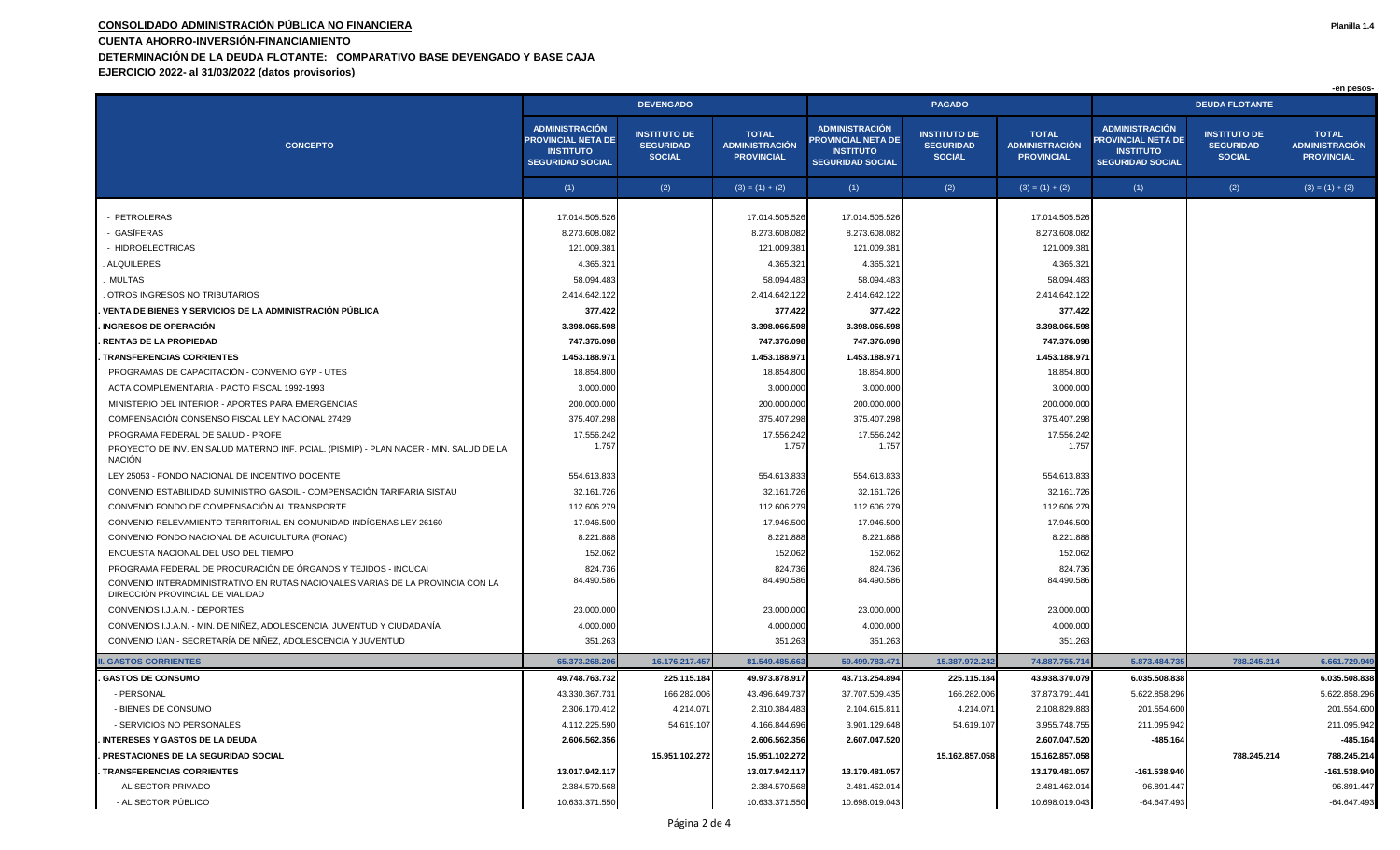## **CONSOLIDADO ADMINISTRACIÓN PÚBLICA NO FINANCIERA Planilla 1.4 CUENTA AHORRO-INVERSIÓN-FINANCIAMIENTO DETERMINACIÓN DE LA DEUDA FLOTANTE: COMPARATIVO BASE DEVENGADO Y BASE CAJA EJERCICIO 2022- al 31/03/2022 (datos provisorios)**

|                                                                                                                                                                  | <b>DEVENGADO</b>                                                                                  |                                                          |                                                            |                                                                                                   | <b>PAGADO</b>                                            |                                                     | <b>DEUDA FLOTANTE</b>                                                                             |                                                          |                                                            |  |
|------------------------------------------------------------------------------------------------------------------------------------------------------------------|---------------------------------------------------------------------------------------------------|----------------------------------------------------------|------------------------------------------------------------|---------------------------------------------------------------------------------------------------|----------------------------------------------------------|-----------------------------------------------------|---------------------------------------------------------------------------------------------------|----------------------------------------------------------|------------------------------------------------------------|--|
| <b>CONCEPTO</b>                                                                                                                                                  | <b>ADMINISTRACIÓN</b><br><b>PROVINCIAL NETA DE</b><br><b>INSTITUTO</b><br><b>SEGURIDAD SOCIAL</b> | <b>INSTITUTO DE</b><br><b>SEGURIDAD</b><br><b>SOCIAL</b> | <b>TOTAL</b><br><b>ADMINISTRACIÓN</b><br><b>PROVINCIAL</b> | <b>ADMINISTRACIÓN</b><br><b>PROVINCIAL NETA DE</b><br><b>INSTITUTO</b><br><b>SEGURIDAD SOCIAL</b> | <b>INSTITUTO DE</b><br><b>SEGURIDAD</b><br><b>SOCIAL</b> | <b>TOTAL</b><br>ADMINISTRACIÓN<br><b>PROVINCIAL</b> | <b>ADMINISTRACIÓN</b><br><b>PROVINCIAL NETA DE</b><br><b>INSTITUTO</b><br><b>SEGURIDAD SOCIAL</b> | <b>INSTITUTO DE</b><br><b>SEGURIDAD</b><br><b>SOCIAL</b> | <b>TOTAL</b><br><b>ADMINISTRACIÓN</b><br><b>PROVINCIAL</b> |  |
|                                                                                                                                                                  | (1)                                                                                               | (2)                                                      | $(3) = (1) + (2)$                                          | (1)                                                                                               | (2)                                                      | $(3) = (1) + (2)$                                   | (1)                                                                                               | (2)                                                      | $(3) = (1) + (2)$                                          |  |
|                                                                                                                                                                  |                                                                                                   |                                                          |                                                            |                                                                                                   |                                                          |                                                     |                                                                                                   |                                                          |                                                            |  |
| <b>III. RESULTADO ECONOMICO</b>                                                                                                                                  | 11.501.255.482                                                                                    | $-2.313.748.436$                                         | 9.187.507.046                                              | 17.374.740.217                                                                                    | $-1.525.503.221$                                         | 15.849.236.995                                      | -5.873.484.735                                                                                    | -788.245.214                                             | $-6.661.729.949$                                           |  |
| <b>IV. INGRESOS DE CAPITAL</b>                                                                                                                                   | 1.514.230.23                                                                                      |                                                          | 1.514.230.23                                               | 1.514.230.23                                                                                      |                                                          | 1.514.230.23                                        |                                                                                                   |                                                          |                                                            |  |
| RECURSOS PROPIOS DE CAPITAL                                                                                                                                      | 66.645.391                                                                                        |                                                          | 66.645.39                                                  | 66.645.391                                                                                        |                                                          | 66.645.391                                          |                                                                                                   |                                                          |                                                            |  |
| <b>TRANSFERENCIAS DE CAPITAL</b>                                                                                                                                 | 1.381.855.451                                                                                     |                                                          | 1.381.855.451                                              | 1.381.855.451                                                                                     |                                                          | 1.381.855.45                                        |                                                                                                   |                                                          |                                                            |  |
| PROYECTO DE INV. EN SALUD MATERNO INF. PCIAL. (PISMIP) - PLAN NACER - MIN. SALUD DE LA<br><b>NACIÓN</b>                                                          | 7.932                                                                                             |                                                          | 7.932                                                      | 7.932                                                                                             |                                                          | 7.932                                               |                                                                                                   |                                                          |                                                            |  |
| PROGRAMA REMEDIAR MÁS REDES - MIN. DE SALUD DE LA NACIÓN                                                                                                         | 40.059                                                                                            |                                                          | 40.05                                                      | 40.05                                                                                             |                                                          | 40.059                                              |                                                                                                   |                                                          |                                                            |  |
| OBRAS PIIE - PROGRAMA INTEGRAL PARA LA IGUALDAD EDUCATIVA                                                                                                        | 183.161.280                                                                                       |                                                          | 183.161.280                                                | 183.161.280                                                                                       |                                                          | 183.161.280                                         |                                                                                                   |                                                          |                                                            |  |
| PLAN NACIONAL DE VIVIENDA - PROMOCIÓN DE LA VIVIENDA SOCIAL                                                                                                      | 334.305.998                                                                                       |                                                          | 334.305.998                                                | 334.305.998                                                                                       |                                                          | 334.305.998                                         |                                                                                                   |                                                          |                                                            |  |
| APORTE MIN. INDUSTRIA DE LA NACIÓN - OBRAS PARQUE INDUSTRIAL ZAPALA                                                                                              | 47.238.095                                                                                        |                                                          | 47.238.095                                                 | 47.238.095                                                                                        |                                                          | 47.238.09                                           |                                                                                                   |                                                          |                                                            |  |
| CONVENIO DE COOPERACIÓN AMPLIACIÓN HTAL. RINCÓN DE LOS SAUCES - COMPLEJIDAD IV                                                                                   | 41.508.182                                                                                        |                                                          | 41.508.182                                                 | 41.508.182                                                                                        |                                                          | 41.508.18                                           |                                                                                                   |                                                          |                                                            |  |
| CONVENIO DE COOPERACIÓN Y FINANCIAMIENTO NUEVO HTAL. RAMÓN CARILLO COMPLEJIDAD<br>VI - II ETAPA - SAN MARTIN DE LOS ANDES                                        | 31.584.473                                                                                        |                                                          | 31.584.473                                                 | 31.584.473                                                                                        |                                                          | 31.584.47                                           |                                                                                                   |                                                          |                                                            |  |
| CONVENIO DE COOPERACIÓN Y FINANCIAMIENTO PARA LA EJECUCIÓN DE OBRA HOSPITAL<br>NORPATAGÓNICO - NUEVO EDIFICIO Iº - NEUQUÉN - MIN. DE OBRAS PÚBLICAS DE LA NACIÓN | 600.000.000                                                                                       |                                                          | 600.000.00                                                 | 600.000.000                                                                                       |                                                          | 600.000.000                                         |                                                                                                   |                                                          |                                                            |  |
| PROGRAMA FEDERAL DE PROCURACIÓN DE ÓRGANOS Y TEJIDOS - INCUCAI                                                                                                   | 618.564                                                                                           |                                                          | 618.564                                                    | 618.564                                                                                           |                                                          | 618.564                                             |                                                                                                   |                                                          |                                                            |  |
| CONVENIO DE ASISTENCIA FINANCIERA ENOHSA - PROVINCIA DEL NEUQUÉN                                                                                                 | 141.690.868                                                                                       |                                                          | 141.690.868                                                | 141.690.868                                                                                       |                                                          | 141.690.868                                         |                                                                                                   |                                                          |                                                            |  |
| CONVENIO I.J.A.N. SECRETARÍA GENERAL Y SERVICIOS PÚBLICOS                                                                                                        | 1.700.000                                                                                         |                                                          | 1.700.00                                                   | 1.700.000                                                                                         |                                                          | 1.700.000                                           |                                                                                                   |                                                          |                                                            |  |
| DISMINUCIÓN DE LA INVERSIÓN FINANCIERA                                                                                                                           | 65.729.396                                                                                        |                                                          | 65.729.396                                                 | 65.729.396                                                                                        |                                                          | 65.729.396                                          |                                                                                                   |                                                          |                                                            |  |
| <b>V. GASTOS DE CAPITAL</b>                                                                                                                                      | 6.284.112.479                                                                                     |                                                          | 6.284.112.479                                              | 6.270.270.745                                                                                     |                                                          | 6.270.270.74                                        | 13.841.734                                                                                        |                                                          | 13.841.734                                                 |  |
| <b>INVERSIÓN REAL DIRECTA</b>                                                                                                                                    | 3.836.099.498                                                                                     |                                                          | 3.836.099.498                                              | 3.730.415.804                                                                                     |                                                          | 3.730.415.804                                       | 105.683.694                                                                                       |                                                          | 105.683.694                                                |  |
| - MAQUINARIAS Y EQUIPO                                                                                                                                           | 479.647.715                                                                                       |                                                          | 479.647.715                                                | 455.873.432                                                                                       |                                                          | 455.873.432                                         | 23.774.283                                                                                        |                                                          | 23.774.283                                                 |  |
| - OBRAS DE INFRAESTRUCTURA                                                                                                                                       | 3.356.272.982                                                                                     |                                                          | 3.356.272.982                                              | 3.264.315.344                                                                                     |                                                          | 3.264.315.34                                        | 91.957.637                                                                                        |                                                          | 91.957.637                                                 |  |
| - CONSTRUCCIONES                                                                                                                                                 | 2.113.912.792                                                                                     |                                                          | 2.113.912.792                                              | 2.053.756.847                                                                                     |                                                          | 2.053.756.84                                        | 60.155.945                                                                                        |                                                          | 60.155.945                                                 |  |
| - PRODUCCIÓN PROPIA (GASTOS CAPITALIZADOS)                                                                                                                       | 1.242.360.190                                                                                     |                                                          | 1.242.360.190                                              | 1.210.558.498                                                                                     |                                                          | 1.210.558.498                                       | 31.801.692                                                                                        |                                                          | 31.801.692                                                 |  |
| - OTROS                                                                                                                                                          | 178.802                                                                                           |                                                          | 178.80                                                     | 10.227.028                                                                                        |                                                          | 10.227.02                                           | $-10.048.226$                                                                                     |                                                          | $-10.048.226$                                              |  |
| <b>TRANSFERENCIAS DE CAPITAL</b>                                                                                                                                 | 379.740.785                                                                                       |                                                          | 379.740.785                                                | 445.986.858                                                                                       |                                                          | 445.986.858                                         | $-66.246.073$                                                                                     |                                                          | $-66.246.073$                                              |  |
| - AL SECTOR PRIVADO                                                                                                                                              | 46.883.21                                                                                         |                                                          | 46.883.215                                                 | 47.723.686                                                                                        |                                                          | 47.723.686                                          | $-840.471$                                                                                        |                                                          | $-840.471$                                                 |  |
| - AL SECTOR PÚBLICO                                                                                                                                              | 332.857.570                                                                                       |                                                          | 332.857.57                                                 | 398.263.173                                                                                       |                                                          | 398.263.17                                          | -65.405.602                                                                                       |                                                          | $-65.405.602$                                              |  |
| <b>INVERSIÓN FINANCIERA</b>                                                                                                                                      | 2.068.272.196                                                                                     |                                                          | 2.068.272.196                                              | 2.093.868.083                                                                                     |                                                          | 2.093.868.083                                       | -25.595.887                                                                                       |                                                          | -25.595.887                                                |  |
| - APORTES DE CAPITAL                                                                                                                                             | 521.098.725                                                                                       |                                                          | 521.098.725                                                | 499.775.982                                                                                       |                                                          | 499.775.982                                         | 21.322.743                                                                                        |                                                          | 21.322.743                                                 |  |
| - PRÉSTAMOS                                                                                                                                                      | 1.547.173.471                                                                                     |                                                          | 1.547.173.471                                              | 1.594.092.101                                                                                     |                                                          | 1.594.092.10                                        | -46.918.630                                                                                       |                                                          | -46.918.630                                                |  |
| VI. INGRESOS TOTALES (I+IV)                                                                                                                                      | 78.388.753.926                                                                                    | 13.862.469.021                                           | 92.251.222.947                                             | 78.388.753.926                                                                                    | 13.862.469.021                                           | 92.251.222.947                                      |                                                                                                   |                                                          |                                                            |  |
| <b>VII. GASTOS TOTALES (II+V)</b>                                                                                                                                | 71.657.380.685                                                                                    | 16.176.217.457                                           | 87.833.598.142                                             | 65.770.054.217                                                                                    | 15.387.972.242                                           | 81.158.026.459                                      | 5.887.326.469                                                                                     | 788.245.214                                              | 6.675.571.683                                              |  |
| VIII. GASTOS PRIMARIOS (VII - Intereses y Gtos de la Deuda)                                                                                                      | 69.050.818.329                                                                                    | 16.176.217.457                                           | 85.227.035.786                                             | 63.163.006.697                                                                                    | 15.387.972.242                                           | 78.550.978.939                                      | 5.887.811.632                                                                                     | 788.245.214                                              | 6.676.056.846                                              |  |
| IX. RESULTADO FINANCIERO PREVIO A FIGURATIV. (VI-VII)                                                                                                            | 6.731.373.240                                                                                     | $-2.313.748.436$                                         | 4.417.624.805                                              | 12.618.699.709                                                                                    | $-1.525.503.221$                                         | 11.093.196.488                                      | -5.887.326.469                                                                                    | $-788.245.214$                                           | $-6.675.571.683$                                           |  |

 **-en pesos-**